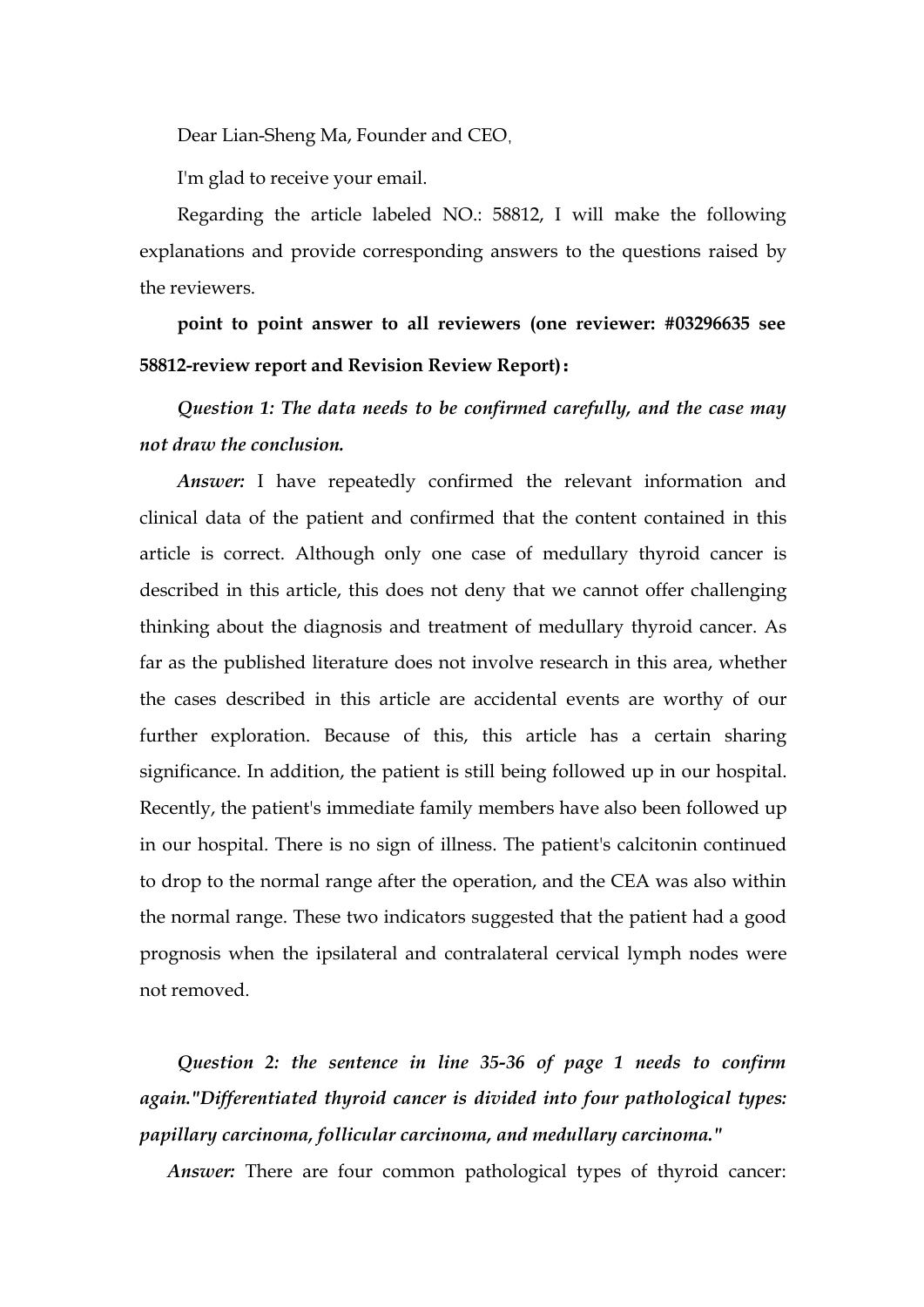papillary carcinoma, follicular carcinoma, medullary carcinoma and undifferentiated carcinoma.

*Question 3: In the part of Abstract and Laboratory examinations, it showed that the postoperative calcitonin was345 pg/ml, but it was showed that the calcitonin was tested before surgery in Table 2.*

*Answer:* I have checked the data repeatedly. The expression in the previous article was incorrect. The patient's preoperative calcitonin was 345pg/ml. The data in Table 2 is correct.

*Question 4: the line 9 of page 7 and the line 28 of 8* **,** *the words "moderatelysuspicious" "mostlychildren" need to check.*

*Answer:* Check again and confirm that "moderatelysuspicious" should be "moderately suspicious" ;"mostlychildren" "mostly children".

*Question 5: The preoperative procalcitonin of the patient wasn't tested,and it cann't be substituted for the value tested at the fist day after surgery. So the conclusion need to be reviewed.*

*Answer:* It was repeatedly confirmed that the patient's preoperative calcitonin was 345pg/ml. The patient is still under continuous follow-up monitoring in our hospital.

**Hope to hear from you again. Best regards, Dr. Sun.**